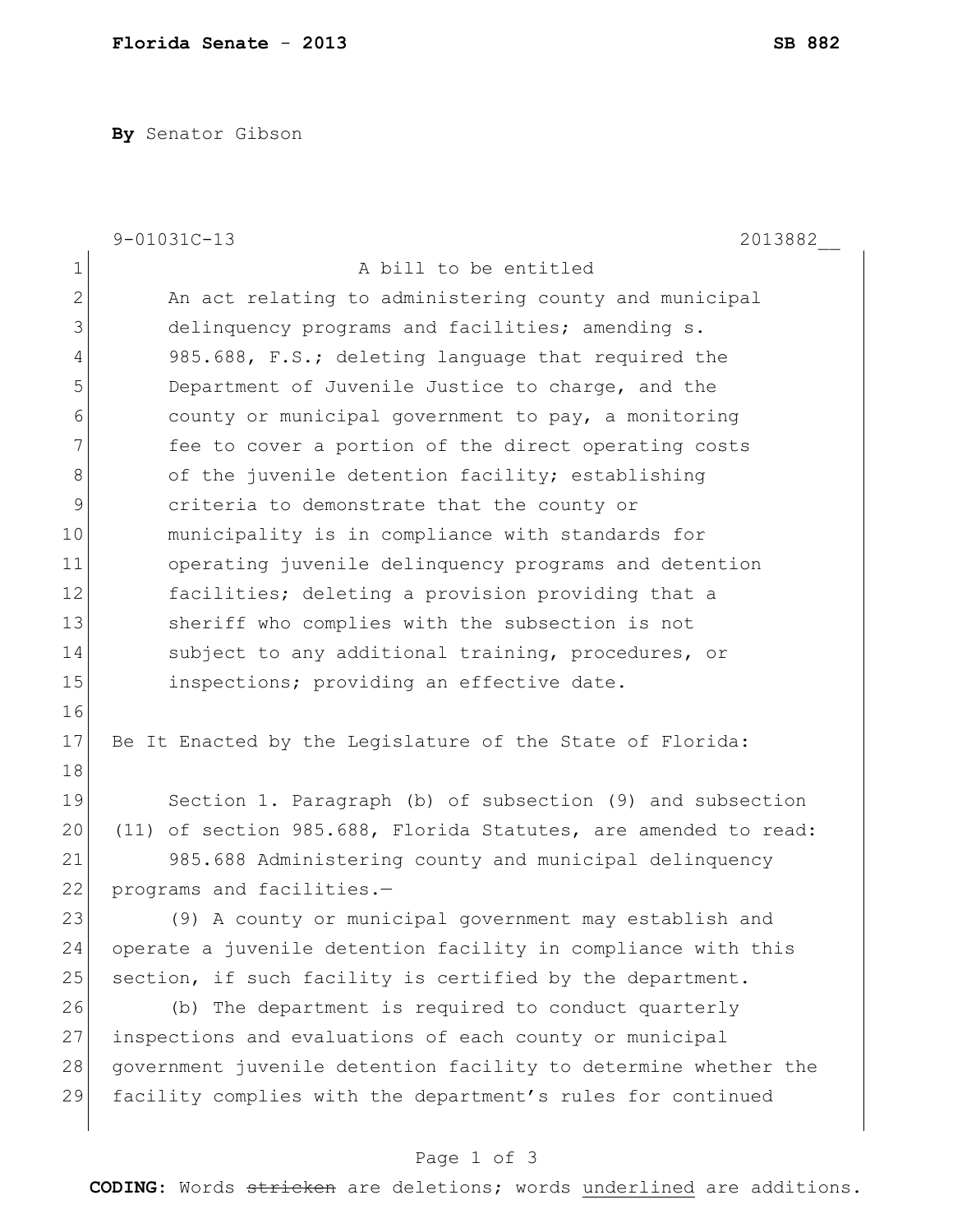|    | $9 - 01031C - 13$<br>2013882                                     |
|----|------------------------------------------------------------------|
| 30 | operation. The department shall charge, and the county or        |
| 31 | municipal government shall pay, a monitoring fee equal to 0.5    |
| 32 | percent of the direct operating costs of the program. The        |
| 33 | operation of a facility that which fails to pass the             |
| 34 | department's quarterly inspection and evaluation due to a, if    |
| 35 | the deficiency that causing the failure is material shall, must  |
| 36 | be terminated if the such deficiency is not corrected by the     |
| 37 | next quarterly inspection.                                       |
| 38 | (11) (a) Notwithstanding the provisions of this section, a       |
| 39 | county is in compliance with this section if:                    |
| 40 | 1. The county provides the full cost for preadjudication         |
| 41 | detention for juveniles;                                         |
| 42 | 2. The county authorizes the county sheriff, any other           |
| 43 | county jail operator, or a contracted provider located inside or |
| 44 | outside the county to provide preadjudication detention care for |
| 45 | juveniles;                                                       |
| 46 | 3. The county sheriff or other county jail operator is           |
| 47 | accredited by the Florida Corrections Accreditation Commission   |
| 48 | or American Correctional Association; and                        |
| 49 | 4. The facility is inspected annually and meets the Florida      |
| 50 | Model Jail Standards;-                                           |
| 51 | 5. The county or municipal program prohibits program             |
| 52 | personnel from carrying chemical and electric restraints on      |
| 53 | their person while in the presence of children. If a facility    |
| 54 | has chemical and electric restraints on site, the restraints     |
| 55 | shall be locked away from direct-care staff, they may be used    |
| 56 | only in exigent circumstances, such as a riot, they may be used  |
| 57 | only with the approval of the facility director, and chemical    |
| 58 | restraints must be weighed after any and all uses;               |
|    |                                                                  |

## Page 2 of 3

**CODING**: Words stricken are deletions; words underlined are additions.